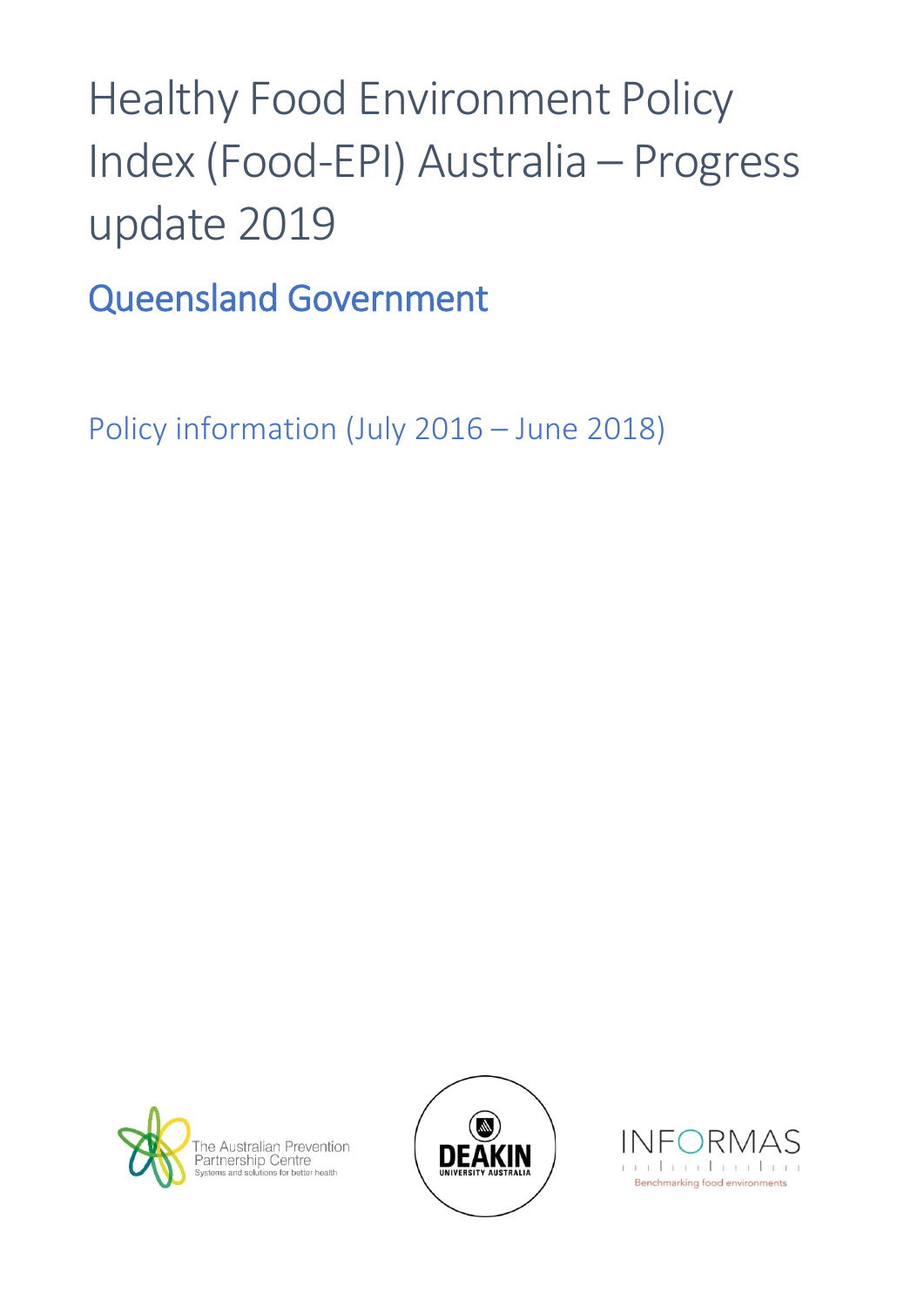## Actions taken (July 2016 – June 2018) by the Queensland Government in relation to the recommended policies from the 2017 Food Policy Index report

| <b>ID</b> | <b>Domain</b> | <b>Recommended policy actions</b>                                                                                                                                                                          | Progress against meeting recommended action                                                                                                                                                                                                                                                                                                                                                                                                                                                                                                                                                                                                                                                                                                                                                                                                                                                  |
|-----------|---------------|------------------------------------------------------------------------------------------------------------------------------------------------------------------------------------------------------------|----------------------------------------------------------------------------------------------------------------------------------------------------------------------------------------------------------------------------------------------------------------------------------------------------------------------------------------------------------------------------------------------------------------------------------------------------------------------------------------------------------------------------------------------------------------------------------------------------------------------------------------------------------------------------------------------------------------------------------------------------------------------------------------------------------------------------------------------------------------------------------------------|
| QLD1      | Leadership    | Continue efforts to establish a state-<br>wide Queensland Health Promotion<br>Commission (QHPC) to direct whole-<br>of-government initiatives and<br>partnerships for implementing<br>health and wellbeing | <b>Public Health Commission</b><br>During the 2017 State election, the Queensland Government committed to establishing a statutory<br>public health commission to tackle Queensland's high obesity and chronic disease rates by supporting<br>children, young people and families to adopt a healthy lifestyle. Following the 2017 State election, the<br>Government has maintained their commitment to rebuild preventive health and health promotion<br>evidence-based programs to promote capacity through the establishment of a state-wide health promotion agency, and by supporting<br>practical programs of proven effectiveness to assist everyone in our communities to live a long, healthy<br>life without the threat of chronic illnesses such as diabetes, heart disease and cancer. The intent is to<br>introduce legislation to establish a health promotion agency in 2019. |
|           |               |                                                                                                                                                                                                            | Our Future State: Advancing Queensland's Priorities<br>In 2018, the Government released their broad objectives for improving the wellbeing and prosperity of<br>Queenslanders - Our Future State: Advancing Queensland's Priorities. The strategy is focussed on<br>collaborative effort across government and with partners. Two of the six whole-of-government<br>priorities specifically relate to health and wellbeing:                                                                                                                                                                                                                                                                                                                                                                                                                                                                  |
|           |               |                                                                                                                                                                                                            | Give our Children a Great Start focusses on healthy birth weight and immunisation; with<br>increasing the proportion of babies delivered at a healthy birth weight by 5% by 2025, a whole-<br>of-government target.                                                                                                                                                                                                                                                                                                                                                                                                                                                                                                                                                                                                                                                                          |
|           |               |                                                                                                                                                                                                            | Keeping Queenslanders Healthy focuses on healthy body weight and reducing suicide; with<br>increasing the number of Queenslanders with a healthy body weight by 10% by 2026, a whole-<br>of-government target.                                                                                                                                                                                                                                                                                                                                                                                                                                                                                                                                                                                                                                                                               |
|           |               |                                                                                                                                                                                                            | <b>Healthier Food Environments in Healthcare Facilities</b><br>The Queensland Minister for Health and Minister for Ambulance Services has announced that<br>Queensland will phase out junk food and sugary drinks for staff and visitors from all healthcare<br>facilities. Planning to deliver this commitment has commenced.                                                                                                                                                                                                                                                                                                                                                                                                                                                                                                                                                               |
|           |               |                                                                                                                                                                                                            | Council of Australian Governments Health Council - Child Obesity Prevention Project                                                                                                                                                                                                                                                                                                                                                                                                                                                                                                                                                                                                                                                                                                                                                                                                          |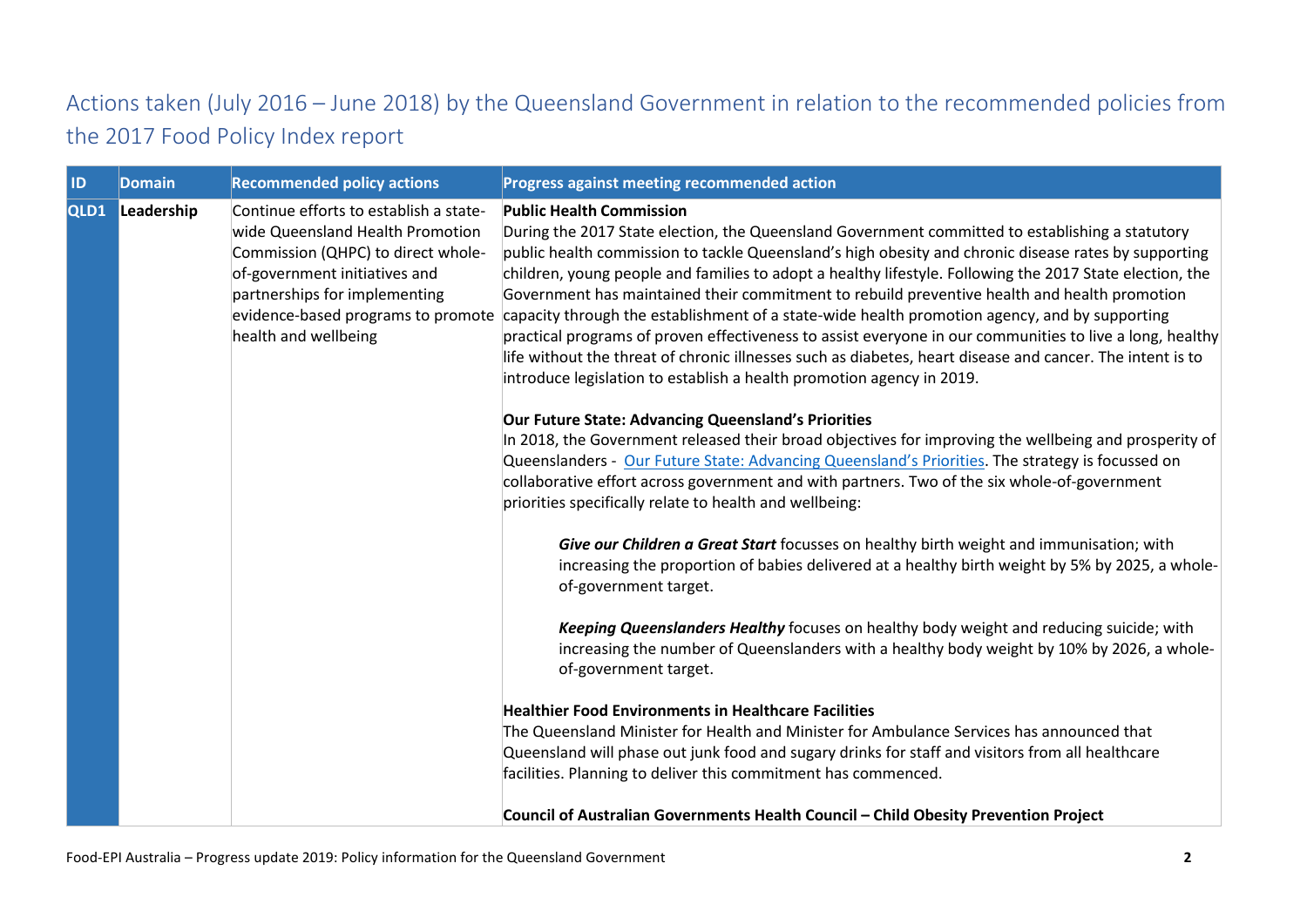|                  |                                                                                                                                                                                                                                      | In October 2016, the Council of Australian Government's Health Council discussed the issue of<br>childhood obesity and considered collective action that could improve children's health by limiting the<br>promotion and availability of unhealthy food and drinks.                                                                                                                                                                                                                                                                                                                                                     |
|------------------|--------------------------------------------------------------------------------------------------------------------------------------------------------------------------------------------------------------------------------------|--------------------------------------------------------------------------------------------------------------------------------------------------------------------------------------------------------------------------------------------------------------------------------------------------------------------------------------------------------------------------------------------------------------------------------------------------------------------------------------------------------------------------------------------------------------------------------------------------------------------------|
|                  |                                                                                                                                                                                                                                      | Ministers agreed to action that could be taken to limit the impact of unhealthy food and drinks on<br>children and to consult with Ministers in other portfolios to collaboratively develop joint approaches.<br>Schools, sport and recreation, and public healthcare facilities are the focus of the national childhood<br>obesity prevention project, as well as potential enhancements for the food regulation system and food<br>marketing systems.                                                                                                                                                                  |
|                  |                                                                                                                                                                                                                                      | The Queensland Government is leading the national child obesity prevention project that includes<br>development of cross sector national initiatives and stakeholder consultation on specific actions, for<br>Ministerial consideration. Outcomes from the Council of Australian Government's Health Council child<br>obesity prevention project will be announced in 2018/2019.                                                                                                                                                                                                                                         |
| QLD <sub>2</sub> | Food provision Improve compliance with the 'Smart<br>Choices: Healthy Food and Drink<br><b>Strategy for Queensland Schools'</b><br>policy in all schools (including<br>government, independent and<br>Catholic schools) by extending | An updated Ready Reckoner to support implementation of Smart Choices was released in 2016.<br>Changes have been made to the classification of some food and drinks to align more closely with the<br>National Healthy School Canteens Guidelines and the Australian Dietary Guidelines. State schools have<br>been encouraged and supported to implement these changes. School principals are responsible for<br>ensuring Smart Choices is implemented. There is no formal auditing of compliance with the strategy.                                                                                                     |
|                  | support systems                                                                                                                                                                                                                      | reporting mechanisms, incentives and The Queensland Department of Education continues to develop and review student health and<br>wellbeing initiatives and resources, provide advice and support to schools about implementing Smart<br>Choices, and liaise with key stakeholders to deliver programs across Queensland.                                                                                                                                                                                                                                                                                                |
|                  |                                                                                                                                                                                                                                      | The Queensland Department of Health funded the Queensland Association of School Tuckshops (QAST)<br>to deliver The Healthy Tuckshop Support Program. This program provides support to government and<br>non-government schools to implement and maintain healthy food and drink choices in Queensland<br>schools. The program included the delivery of face-to-face networking opportunities, provision and<br>promotion of healthy recipes and menus, and electronic communications. In 2017/2018, 52% of school<br>tuckshop menus reviewed achieved compliance against Smart Choices, compared to 12% in<br>2015/2016. |
| QLD3             | Food provision Establish a whole-of-government                                                                                                                                                                                       | The Queensland Government Be healthy, be safe, be well Framework provides an integrated and                                                                                                                                                                                                                                                                                                                                                                                                                                                                                                                              |
|                  | policy on healthy food procurement                                                                                                                                                                                                   | proactive approach to health, safety and wellbeing across the Queensland public sector. The                                                                                                                                                                                                                                                                                                                                                                                                                                                                                                                              |
|                  | and provision across all Queensland                                                                                                                                                                                                  |                                                                                                                                                                                                                                                                                                                                                                                                                                                                                                                                                                                                                          |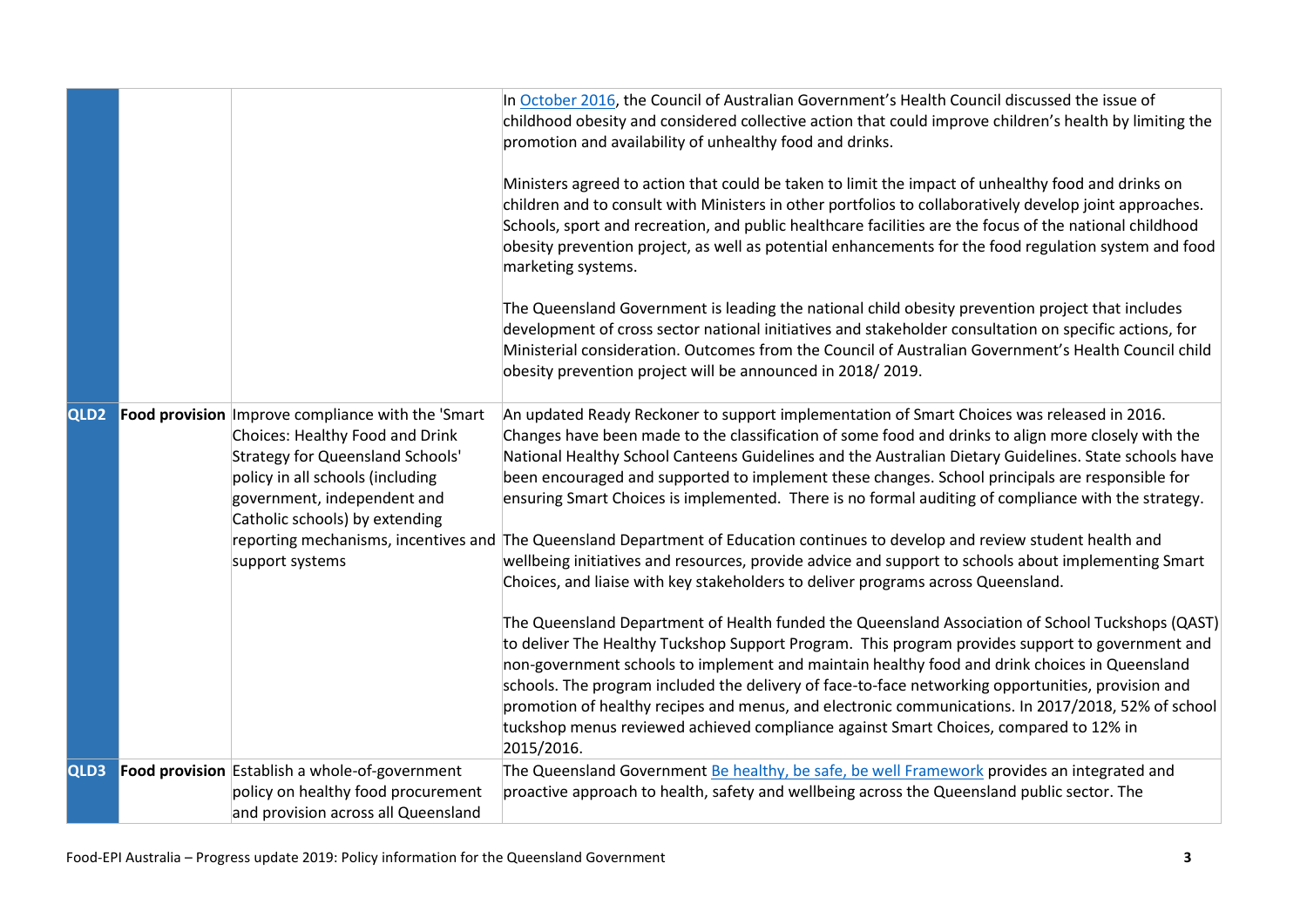|                  |                                           | Government departments and<br>settings under government control<br>(e.g., sport and recreation facilities,<br>community events)                                                                                                                                                                                  | framework identifies four organisational levers that can improve health, safety and wellbeing<br>outcomes in agencies. These include leadership, culture, work design and work environment.<br>The Healthier. Happier. Workplaces initiative supports the organisational levers of culture and work<br>design. The program targets Queensland organisations and includes a recognition scheme where<br>different levels of commitment to workplace health and wellbeing are acknowledged. There is<br>currently no government-wide policy around the provision of healthy food in public sector workplaces.                                                                                                                                                                                                                                                                                                                                                                                                                                                                                                                                                                                                                                                                                                                                                                           |
|------------------|-------------------------------------------|------------------------------------------------------------------------------------------------------------------------------------------------------------------------------------------------------------------------------------------------------------------------------------------------------------------|---------------------------------------------------------------------------------------------------------------------------------------------------------------------------------------------------------------------------------------------------------------------------------------------------------------------------------------------------------------------------------------------------------------------------------------------------------------------------------------------------------------------------------------------------------------------------------------------------------------------------------------------------------------------------------------------------------------------------------------------------------------------------------------------------------------------------------------------------------------------------------------------------------------------------------------------------------------------------------------------------------------------------------------------------------------------------------------------------------------------------------------------------------------------------------------------------------------------------------------------------------------------------------------------------------------------------------------------------------------------------------------|
| QLD4             | <b>Food labelling</b>                     | Enhance existing menu labelling<br>regulations by requiring food outlets<br>to display interpretive nutrition<br>labelling (broader than kilojoule<br>labelling), potentially through<br>adaptation of the Health Star Rating<br>scheme                                                                          | The Queensland Department of Health is leading the national review of fast food menu labelling<br>schemes in Australia. In February/March 2018 consultation with the fast food industry, public health<br>and consumer organisations and government agencies informed the next steps of the policy review.<br>Overall, there is stakeholder support for the current menu labelling schemes, with only one industry<br>stakeholder voicing opposition to regulatory approaches and in this case, menu labelling. Addressing<br>the inconsistencies between jurisdictions and achieving national consistency was a recurring theme<br>throughout submissions and across the key issues canvassed. Reviewing the National Principles was a<br>recommended approach where an approach was discussed. Views on extending menu labelling to<br>include interpretative nutrition information (e.g. Health Star Rating) were sought. Overall, industry did<br>not support interpretative information on menus, and specifically highlighted that the Health Star<br>Rating system was inappropriate for fast food. In contrast, many public health organisations called for<br>the Health Star Rating to be adapted for use on fast food menus. The consultation report is now<br>available.<br>On 29 June 2018, the Australia and New Zealand Ministerial Forum on Food Regulation agreed to |
|                  |                                           |                                                                                                                                                                                                                                                                                                                  | further consultation to develop policy options to improve and strengthen menu labelling schemes in<br>Australia.                                                                                                                                                                                                                                                                                                                                                                                                                                                                                                                                                                                                                                                                                                                                                                                                                                                                                                                                                                                                                                                                                                                                                                                                                                                                      |
| QLD <sub>5</sub> | <b>Monitoring</b><br>land<br>intelligence | Implement ongoing monitoring of<br>food environments, including the<br>extent of marketing of unhealthy<br>foods to children, and the nutritional<br>quality of food provided / available in<br>schools and public sector settings<br>(such as hospitals, other government<br>facilities providing food service) | The Queensland Department of Health developed the Healthier drinks at healthcare facilities: Best<br>Practice Guide for use by all Hospital and Health Services (HHSs) in June 2016. Incentive funding has<br>been provided to most HHSs to facilitate implementation of the Best Practice Guide. Monitoring<br>indicates that in June 2018, 30% of HHSs had committed to completely removing sugary drinks from<br>sale in health facilities. A further 30% had made significant progress towards reducing supply of sugary<br>drinks, with work beginning in the remaining HHSs in the second half of 2018.<br>The A Better Choice Healthy Food and Drink Supply Strategy for Queensland Health facilities is being<br>reviewed and updated. This strategy assists health facilities to create an environment that makes<br>healthy food choices easier choices by improving the range, availability and promotion of healthy foods<br>and drinks. It also limits the availability of less healthy options.                                                                                                                                                                                                                                                                                                                                                                         |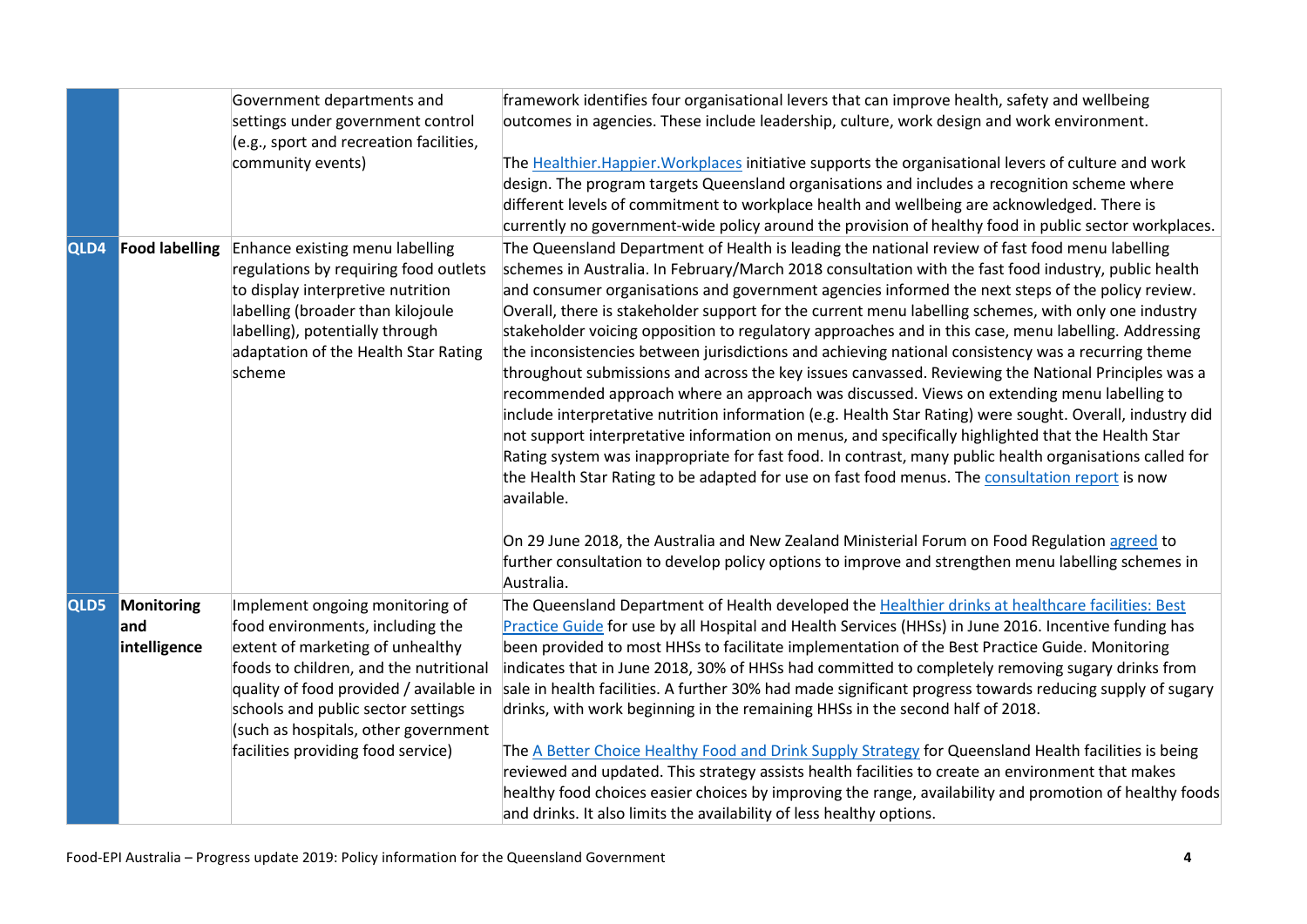|      |                                   |                                                                                                                                                                                                                                                                              | The Queensland Department of Health has funded Queensland Association of School Tuckshops (QAST)<br>to undertake a state-wide snapshot survey of school tuckshops in 2018. Previous surveys were<br>completed in 1998 and 2008. This survey considers a range of factors including the nutritional quality<br>of food provided. The final report is expected later in 2018.<br>Queensland implemented a fast food menu labelling scheme in 2017. Evaluation of the menu labelling<br>scheme is now underway and is considering legislative compliance; consumers' knowledge, attitudes<br>and behaviours; and nutritional content of fast food. The results are expected to be available in<br>2019.            |
|------|-----------------------------------|------------------------------------------------------------------------------------------------------------------------------------------------------------------------------------------------------------------------------------------------------------------------------|-----------------------------------------------------------------------------------------------------------------------------------------------------------------------------------------------------------------------------------------------------------------------------------------------------------------------------------------------------------------------------------------------------------------------------------------------------------------------------------------------------------------------------------------------------------------------------------------------------------------------------------------------------------------------------------------------------------------|
| QLD6 | Food<br>promotion                 | Implement policies to restrict the<br>promotion of unhealthy food and<br>beverages in settings controlled or<br>managed by the Queensland<br>Government (e.g., public transport,<br>bus shelters, government-owned<br>billboards, sporting facilities and<br>events)         | The Queensland Department of Health developed the Healthier drinks at healthcare facilities: Best<br>Practice Guide for use by all Hospital and Health Services (HHSs) in June 2016. Implementation of the<br>Best Practice Guide requires that less healthy drinks should not to be promoted or advertised on<br>cabinets, fridges, vending machines or menu boards, or used in promotional deals. Monitoring<br>indicates that by June 2018, 30% of HHSs had committed to completely removing sugary drinks from<br>sale in health facilities. A further 30% had made significant progress towards reducing supply and<br>promotion of sugary drinks, with work beginning in the remaining HHSs in 2018/2019. |
| QLD7 | Food<br>promotion                 | Require all organisations, such as<br>community groups and sports clubs,<br>that receive funding from the<br>Queensland Government to restrict all<br>promotion (including sponsorship)<br>related to unhealthy food and<br>beverages as a condition of receiving<br>funding | This is currently not a Queensland Government priority.                                                                                                                                                                                                                                                                                                                                                                                                                                                                                                                                                                                                                                                         |
| QLD8 | Governance                        | Implement formal health impact<br>assessments as part of policy<br>including explicit details about the<br>consideration of potential impacts of<br>policies on population nutrition and<br>health                                                                           | The Social Impact Assessment (SIA) Guideline (the Guideline) applies to all Queensland Government<br>projects that are subject to an Environmental Impact Statement process under the State Development<br>development and proposal processes, and Public Works Organisationation Act 1971 or the Environmental Protection Act 1994. The Guideline<br>states that the SIA must address health and community wellbeing, including ensuring the project<br>avoids or mitigates negative social impacts and capitalises on opportunities to improve the health and<br>wellbeing of the local and regional communities". Further details are included in the Guideline.                                             |
| QLD9 | <b>Support for</b><br>communities | Put in place overarching state-wide<br>structures, with associated resources,                                                                                                                                                                                                | <b>Healthy Futures Commission</b>                                                                                                                                                                                                                                                                                                                                                                                                                                                                                                                                                                                                                                                                               |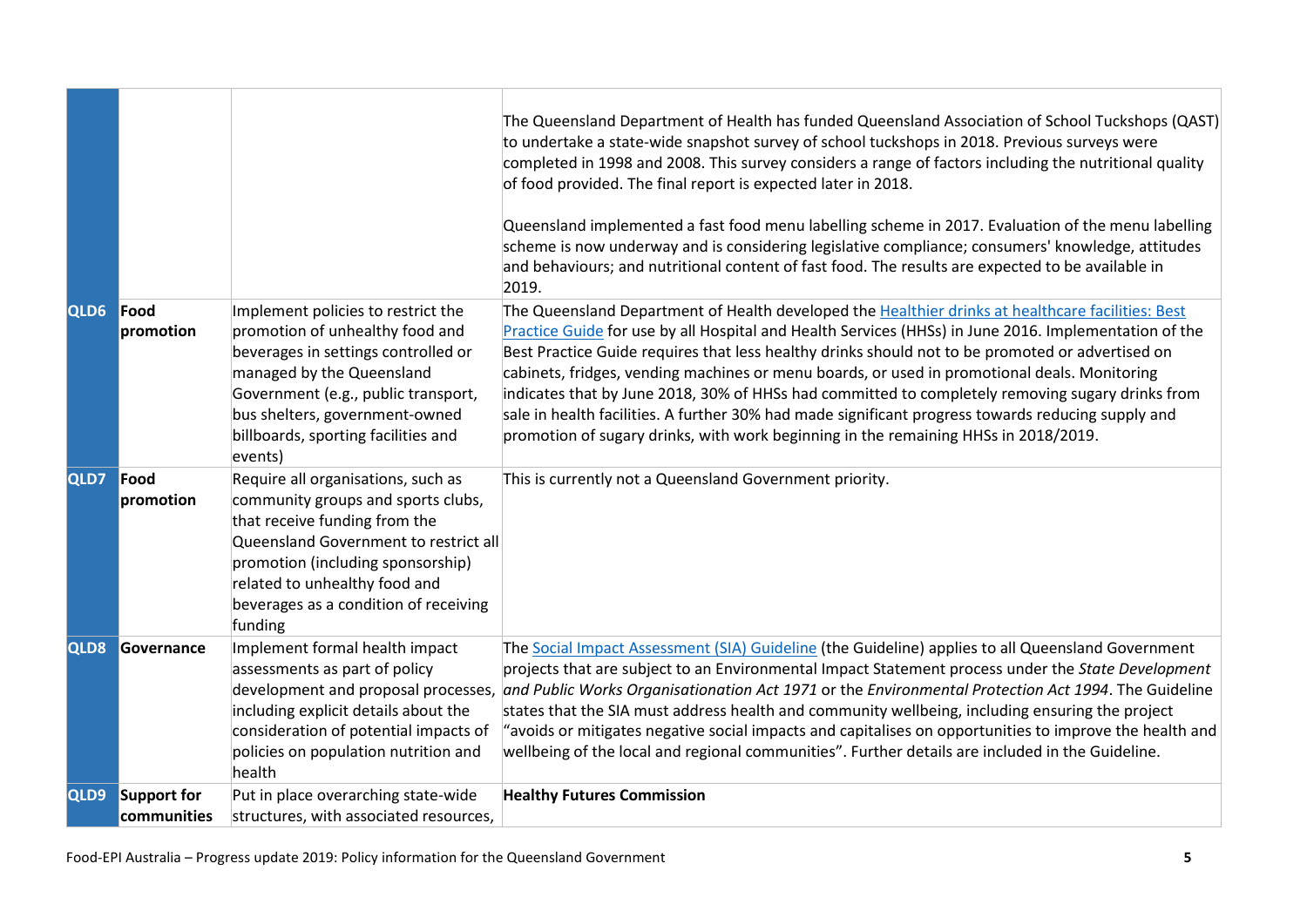to provide broad and coordinated support for creating and maintaining healthy food environments at the community level across multiple settings

During the 2017 State election, the Queensland Government committed to establishing a statutory public health commission to tackle Queensland's high obesity and chronic disease rates by supporting children, young people and families to adopt a healthy lifestyle. Following the 2017 State election, the Government has maintained their commitment to rebuild preventive health and health promotion capacity through the establishment of a state-wide health promotion agency, and by supporting practical programs of proven effectiveness to assist everyone in our communities to live a long, healthy life without the threat of chronic illnesses such as diabetes, heart disease and cancer.

#### **Our Future State: Advancing Queensland's Priorities**

In 2018, the Government released their broad objectives for improving the wellbeing and prosperity of Queenslanders - [Our Future State: Advancing Queensland's Priorities.](https://www.ourfuture.qld.gov.au/assets/custom/docs/gov-objectives.pdf?c) The strategy is focussed on collaborative effort across government and with partners. Two of the six whole-of-government priorities specifically relate to health and wellbeing:

*Give our Children a Great Start* focusses on healthy birth weight and immunisation, with increasing the proportion of babies delivered at a healthy birth weight by 5% by 2025, a wholeof-government target.

*Keeping Queenslanders Healthy* focuses on healthy body weight and reducing suicide, with increasing the number of Queenslanders with a healthy body weight by 10% by 2026, a wholeof-government target.

#### **The Health and Wellbeing Strategic Framework**

The [Health and Wellbeing Strategic Framework 2017 to 2026](https://publications.qld.gov.au/dataset/health-and-wellbeing-strategic-framework-2017-to-2026/resource/2d8461d3-98bb-4c45-9c1b-19e88a3cf56d) sets a prevention-focussed pathway for achieving improved health for all Queenslanders. The goal of the framework is to increase the proportion of Queenslanders who adopt healthy behaviours and reduce unhealthy behaviours by creating healthy environments and empowering individuals with the knowledge, skills, attitudes and motivation to live healthy lives.

The framework provides for the identification, delivery and progress reporting of priority actions over the next 10 years. It supports the Queensland Department of Health's strategic objectives – in particular, to promote and protect the health and wellbeing of current and future generations of Queenslanders.

The framework focuses on the key modifiable behaviours of: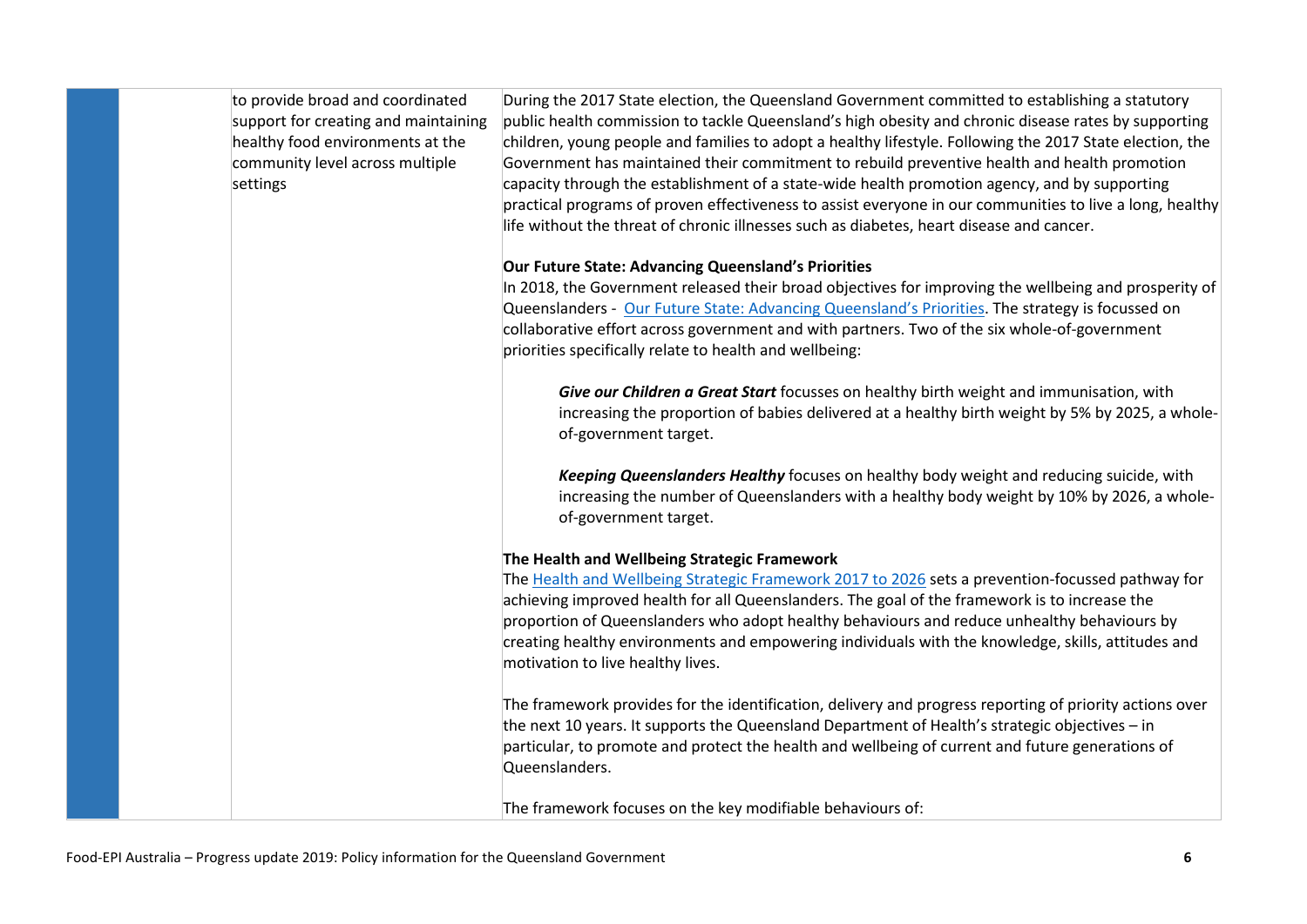|                                         |                                                                                                                                                                                                                                               | unhealthy eating and physical inactivity<br>tobacco smoking<br>unsafe sun exposure.<br>Progress towards the achievement of ambitious 2020 and 2026 targets was reported in February 2018<br>in accordance with the Performance Measurement Strategy. This Performance Report 2016-17<br>describes the current status and progress against key indicators for the Health and Wellbeing Strategic<br>Framework 2017 to 2026, and identifies drivers of and barriers to implementation. The 2017-18<br>Performance Report will be available in November 2018.                                                                                                                                                                                                                                                                                                                                                                                                                                                                                                                                                                                                                                                                                                                                                                                                                                        |
|-----------------------------------------|-----------------------------------------------------------------------------------------------------------------------------------------------------------------------------------------------------------------------------------------------|---------------------------------------------------------------------------------------------------------------------------------------------------------------------------------------------------------------------------------------------------------------------------------------------------------------------------------------------------------------------------------------------------------------------------------------------------------------------------------------------------------------------------------------------------------------------------------------------------------------------------------------------------------------------------------------------------------------------------------------------------------------------------------------------------------------------------------------------------------------------------------------------------------------------------------------------------------------------------------------------------------------------------------------------------------------------------------------------------------------------------------------------------------------------------------------------------------------------------------------------------------------------------------------------------------------------------------------------------------------------------------------------------|
| <b>QLD10</b> Support for<br>communities | Extend commitment to existing social<br>marketing campaigns (including the<br>'Healthier. Happier.' campaign) by<br>increasing their scope and reach, as<br>part of broader efforts to improve<br>population nutrition                        | The overarching goal of the ongoing Healthier. Happier. social marketing activity is to improve the<br>health of Queenslanders by reframing attitudes towards, and understanding of healthy weight, diet<br>and physical activity, to encourage healthier lifestyle choices.<br>This includes the interactive Healthier. Happier, website that features tools, recipes, tips and<br>information, and social media (Facebook and Instagram). The Healthier. Happier. social marketing<br>activity has delivered over 1.3 million users and over 2.8 million unique page views on the Healthier.<br>Happier. website in 2016-18. Multiple social marketing campaigns such as Colour Wheel, Menu<br>Labelling and Straight Answers were in market 2016-18. These campaigns aimed at encouraging<br>Queenslanders to increase their consumption of fruit and vegetables by including more colour in their<br>diet, driving awareness of menu labelling legislation changes and busting common health and food<br>related myths.<br>Alongside the major campaign activity, Healthier. Happier. behaviour change messaging extended to<br>Queenslanders through partnerships with other Queensland Government departments and non-<br>government organisations, such as 10,000 Steps, Bridge to Brisbane fun run, My Health for Life, and<br>the Department of Housing and Public Works My Home Awards. |
| <b>QLD11</b> Food retail                | Develop and implement programs,<br>including incentives or accreditation<br>schemes, for sports and recreation<br>clubs to sell a healthier range of food<br>and beverages whilst limiting<br>availability of unhealthy food and<br>beverages | Queensland Department of Health is funding the Queensland Alcohol and Drug Foundation to support<br>and guide amateur sporting clubs with junior members to improve the way alcohol is managed and to<br>promote healthy food and drinks. Good Sports provides a three-level accreditation program that<br>includes resources and training to help clubs tackle alcohol-related issues as well as mental health,<br>smoking and healthy eating. An extension of the core program, the Healthy Eating program focusses on<br>increasing the range of healthy food and drink options available, safe food handling, promoting water<br>as the drink of choice, encouraging healthy fundraising activities and developing a healthy food and<br>drink policy.                                                                                                                                                                                                                                                                                                                                                                                                                                                                                                                                                                                                                                        |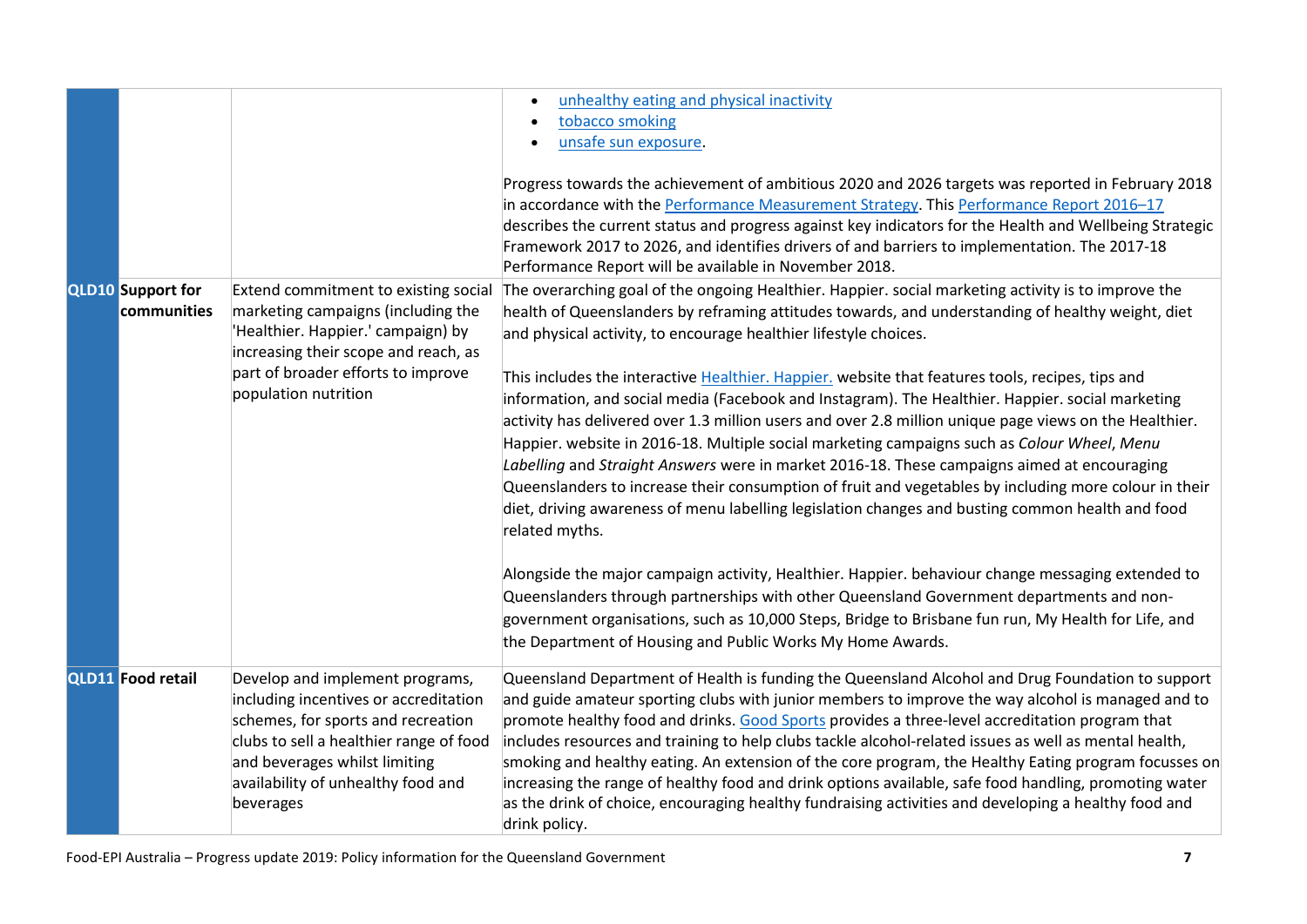|                         | QLD12 Food provision Increase incentives for workplaces to<br>initiatives, with a focus on healthy<br>eating components                                         | Workplace Health and Safety Queensland, WorkCover and the Queensland Department of Health<br>adopt the health, safety and wellbeing jointly deliver workplace health, safety and wellbeing initiatives to Queensland workplaces. These<br>initiatives aim to support workplaces to make policy, cultural and physical environment change that<br>promote healthy lifestyles. A partnership-based, multi-strategic model using evidence-based<br>interventions, including targeted strategies (e.g. industry specific) and universal strategies (e.g.<br>website, workplace recognition scheme), to support best practice workplace health promotion<br>programs and policies. More than 3700 Queensland workplaces have registered with<br>Healthier. Happier. Workplaces since the program began.<br>The Work Health Design Team from Workplace Health and Safety Queensland will continue to<br>integrate health and wellbeing with the work of the health and safety regulator. Health, safety and<br>wellbeing are included in the Workplace Health and Safety Queensland's Healthcare and Social<br>Assistance strategy and in the Injury Prevention and Management program's workplace audit tool.<br>Other examples of embedding health, safety and wellbeing into systems include targeting peak<br>industry bodies, member organisations and the Queensland Public Sector. Influencing these high-level<br>stakeholders will facilitate the adoption of healthy food environments in workplaces by facilitating<br>integrated systems that will support sustainable workplace based initiatives.<br>Specific cross sector activities include:<br>A continued partnership with Brisbane Catholic Education to engage 11 schools with 8 completing |
|-------------------------|-----------------------------------------------------------------------------------------------------------------------------------------------------------------|-----------------------------------------------------------------------------------------------------------------------------------------------------------------------------------------------------------------------------------------------------------------------------------------------------------------------------------------------------------------------------------------------------------------------------------------------------------------------------------------------------------------------------------------------------------------------------------------------------------------------------------------------------------------------------------------------------------------------------------------------------------------------------------------------------------------------------------------------------------------------------------------------------------------------------------------------------------------------------------------------------------------------------------------------------------------------------------------------------------------------------------------------------------------------------------------------------------------------------------------------------------------------------------------------------------------------------------------------------------------------------------------------------------------------------------------------------------------------------------------------------------------------------------------------------------------------------------------------------------------------------------------------------------------------------------------------------------------------------------------------------------|
|                         |                                                                                                                                                                 | action plans and 5 schools now having a health, safety and wellbeing committee. Evaluation results<br>should be available in 2019.<br>- Facilitation of the Workplace Health Initiative Network (WHIN) with 101 participants representing 20<br>of the 21 Government Departments continues and currently supports implementation of the<br>Queensland Government Be healthy, be safe, be well framework.<br>Establishing a Hospital and Health Service health, safety and wellbeing network in partnership with<br>Queensland Department of Health to build the capability of members to improve health, safety and<br>wellbeing in the healthcare sector.                                                                                                                                                                                                                                                                                                                                                                                                                                                                                                                                                                                                                                                                                                                                                                                                                                                                                                                                                                                                                                                                                                |
| <b>QLD13 Governance</b> | Establish governance structures to<br>improve policy coherence regarding<br>agriculture, food, health, and<br>innovation / research and<br>development policies | Our Future State: Advancing Queensland's Priorities<br>The Queensland Department of Premier and Cabinet is coordinating governance mechanisms across all<br>relevant agencies to ensure the attainment of Our Future State: Advancing Queensland's Priorities<br>through innovative and effective policy.                                                                                                                                                                                                                                                                                                                                                                                                                                                                                                                                                                                                                                                                                                                                                                                                                                                                                                                                                                                                                                                                                                                                                                                                                                                                                                                                                                                                                                                 |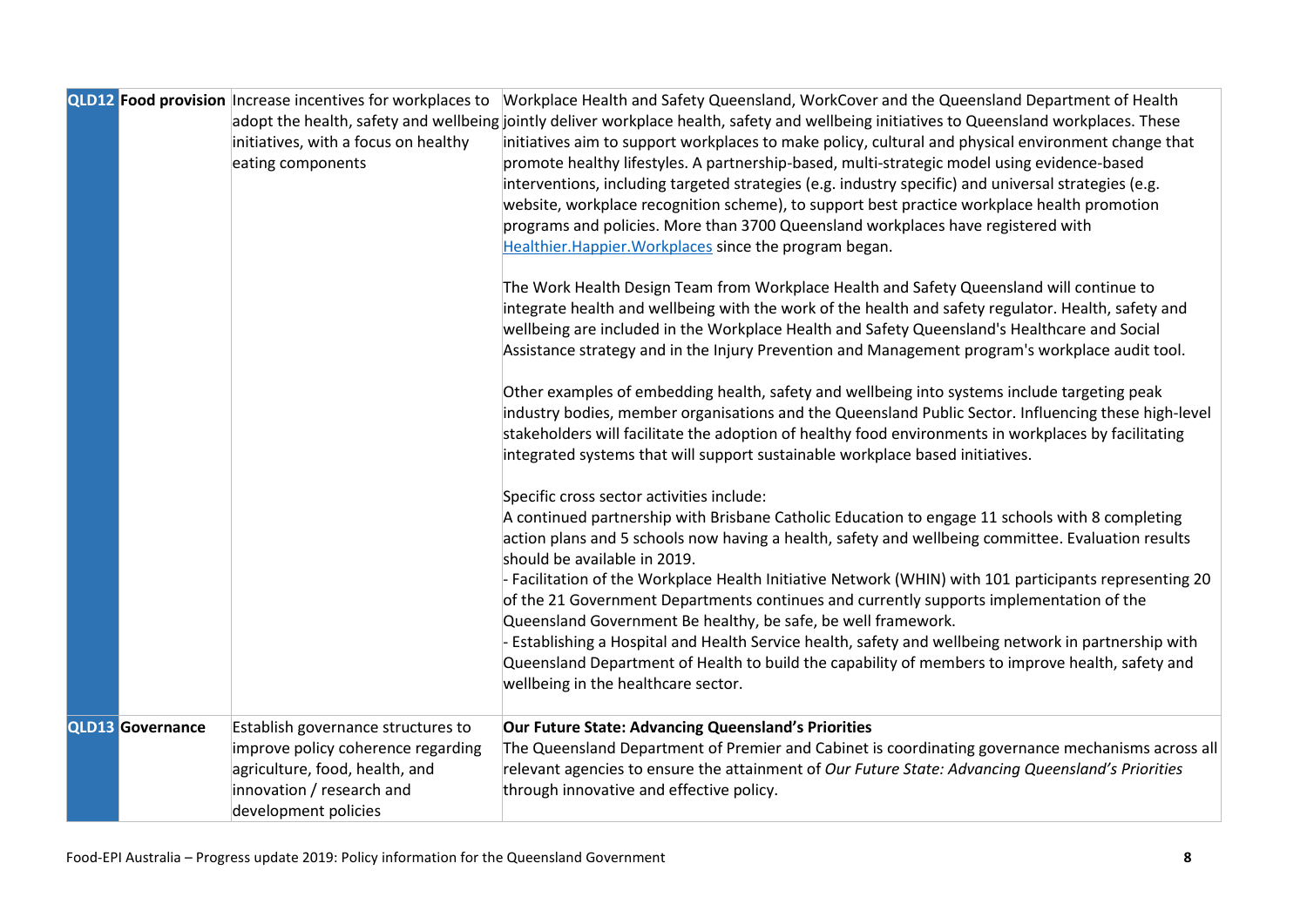|                                                 |                                                                                                                                                                             | Queensland Department of Health remains a member of the Food Regulation Standing Committee<br>(FRSC) a sub-committee of the Australia and New Zealand Ministerial Forum on Food Regulation (the<br>Forum). FRSC is responsible for coordinating policy advice to the Forum. To inform Queensland<br>contributions to the food regulation agenda, the Queensland Department of Health leads the<br>Queensland Food Interdepartmental Group, which meets prior to Forum meetings.<br>The Food Regulation System has identified reducing chronic disease related to overweight and obesity<br>is a priority. To identify opportunities to support obesity prevention objectives, A Health and Food<br>Collaboration has been established. Queensland is a member of the Collaboration, currently Chaired by<br>the FRSC Chair.                                                                                          |
|-------------------------------------------------|-----------------------------------------------------------------------------------------------------------------------------------------------------------------------------|----------------------------------------------------------------------------------------------------------------------------------------------------------------------------------------------------------------------------------------------------------------------------------------------------------------------------------------------------------------------------------------------------------------------------------------------------------------------------------------------------------------------------------------------------------------------------------------------------------------------------------------------------------------------------------------------------------------------------------------------------------------------------------------------------------------------------------------------------------------------------------------------------------------------|
| <b>QLD14 Food retail</b>                        | Expand existing initiatives with<br>retailers and food service outlets in<br>remote communities to improve in-<br>store availability of healthy foods and<br>foods          | An 18-month pilot project partnered with three Aboriginal and Torres Strait Islander Shire Councils to<br>create healthy places in communities to reduce sugary drink consumption. The project focussed on<br>engagement with Mayors, Councillors, Traditional Owners and Elders, community organisations and<br>community members to develop appropriate local strategies for implementation. Strategies included<br>limit availability and sales of unhealthy <sub>the development of a local social marketing campaign and the installation of water bubblers.</sub><br>Community stores also made changes to support healthy drink choices such as placing water only<br>fridges near the store's entrance and selling water at cost price. In one store, data indicated a small,<br>but statistically significant increase in water sales and a similar decrease in soft drink and other sugary<br>drink sales. |
| <b>QLD15 Monitoring</b><br>land<br>intelligence | Introduce regular measuring of<br>children's height and weight at key<br>stages of primary and secondary<br>schools, on an 'opt-out' consent basis                          | Measuring of children's height and weight at key stages of primary and secondary schools is not a<br>current Queensland Government priority.<br>However, the Queensland Department of Health releases biennial The health of Queenslanders report,<br>with the 2018 edition due to be released in November 2018. Childhood overweight and obesity in<br>Queensland are reported, with a key facts snapshot highlighting 2016 risk factors.                                                                                                                                                                                                                                                                                                                                                                                                                                                                           |
| <b>QLD16</b> Food retail                        | Develop and implement programs,<br>including incentives or accreditation<br>schemes, for restaurants, pubs and<br>clubs to improve the healthiness of<br>their menu options | The Healthy Food Partnership (HFP) was established by the Commonwealth Government to improve<br>the nutrition of Australians by supporting food reformulation, making healthier food choices easier and<br>more accessible and by raising awareness of better food choices and portion sizes. In August 2016 a<br>Food Service Working Group was established to develop actions that restaurants, cafes, sporting<br>venues, pubs and clubs etc could implement to support dietary guidelines. The Queensland<br>Department of Health contributed to the development of a scheme that will be launched in 2019.                                                                                                                                                                                                                                                                                                      |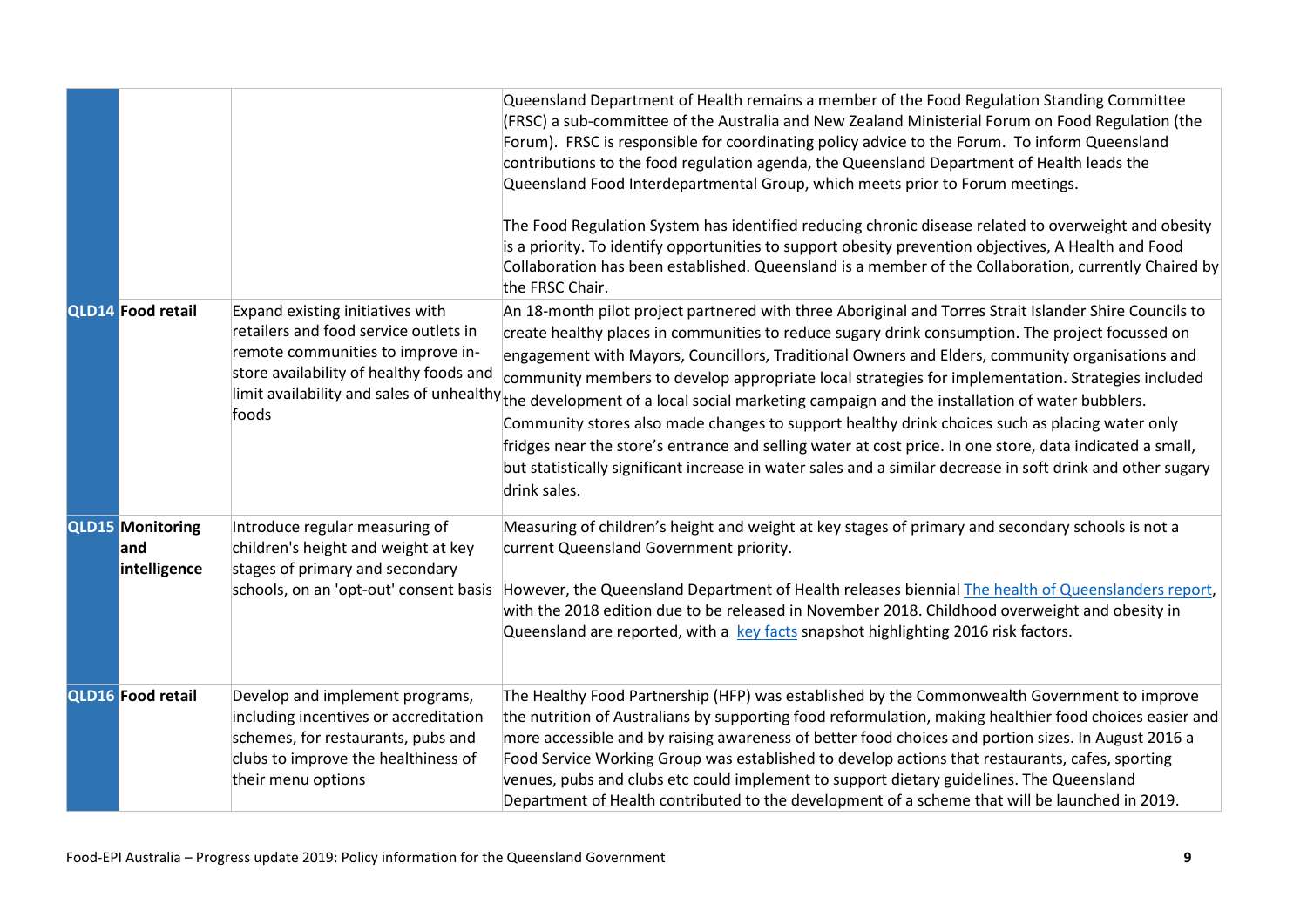#### **Additional actions/policies/progress related to improving the food environment / obesity prevention / population nutrition (not captured above)**

The following programs are funded by the Queensland Department of Health to address prevention of overweight and obesity. Intervention strategies outlined in the [Health and Wellbeing Strategic Framework 2017-2026](https://www.health.qld.gov.au/system-governance/strategic-direction/plans/health-wellbeing) include:

- 1. Public Policy and Legislation
- 2. Sector Development
- 3. Social Marketing Campaigns
- 4. Personal Skills Development
- 5. Risk Assessment and Early Intervention
- 6. Health Surveillance and Research

The actions mentioned above include public policy and legislation, sector development initiatives, social marketing and health surveillance and research. Those listed below focus on personal skills development and risk assessment and early intervention. Together these strategies provide an integrated approach to promoting healthy weight.

| <b>Action</b> |                                                                                                  | <b>Details</b>                                                                                                                                                                                                                                                                                                                                                                                                                                                                                                                                                                                                                                                                                                                                                                                                                                                       |  |
|---------------|--------------------------------------------------------------------------------------------------|----------------------------------------------------------------------------------------------------------------------------------------------------------------------------------------------------------------------------------------------------------------------------------------------------------------------------------------------------------------------------------------------------------------------------------------------------------------------------------------------------------------------------------------------------------------------------------------------------------------------------------------------------------------------------------------------------------------------------------------------------------------------------------------------------------------------------------------------------------------------|--|
|               | Queensland Country Women's Association<br>Country Kitchens program<br>Personal skill development | Country Kitchens aims to help rural and remote Queenslanders learn to cook healthy nutritious meals at<br>home and encourage healthy eating within their local communities. The Country Kitchens program builds the<br>capacity of the QCWA to support healthy eating and lifestyle initiatives in rural and regional communities.<br>The QCWA is supporting local branches to implement the Country Kitchens Healthy Catering Guidelines to<br>improve food and drinks supplied at branch meetings and promote healthier food environments in their local<br>communities.                                                                                                                                                                                                                                                                                           |  |
|               | 2. Need for Feed high school cooking program<br>Personal skill development                       | Need for Feed aims to improve student's confidence and skills in preparing healthy food. The program targets<br>secondary school students in grades 7 to 10 attending state and non-state secondary schools, with a priority<br>focus on those living in socioeconomically disadvantaged areas and Aboriginal and Torres Strait Islander<br>students.                                                                                                                                                                                                                                                                                                                                                                                                                                                                                                                |  |
| 3.            | My Health for Life<br>Risk assessment, early intervention and<br>counselling                     | My Health for Life identifies Queensland adults at highest risk of developing preventable chronic diseases and<br>provide them with access to lifestyle modification interventions to reduce their risk.<br>Queensland adults aged 45 years and older and people of Aboriginal and Torres Strait Islander origin aged 18<br>years and over, who are assessed as being at high risk of developing chronic disease. Includes adults over 18<br>years with pre-existing conditions including a previous history of gestational diabetes mellitus; familial<br>hypercholesterolemia; high blood pressure or high blood cholesterol.<br>Health risk assessments are being offered in a range of settings, including GP practices, pharmacies, health<br>facilities, workplaces and online. Referral (including self-referral) is required to access the 6-month lifestyle |  |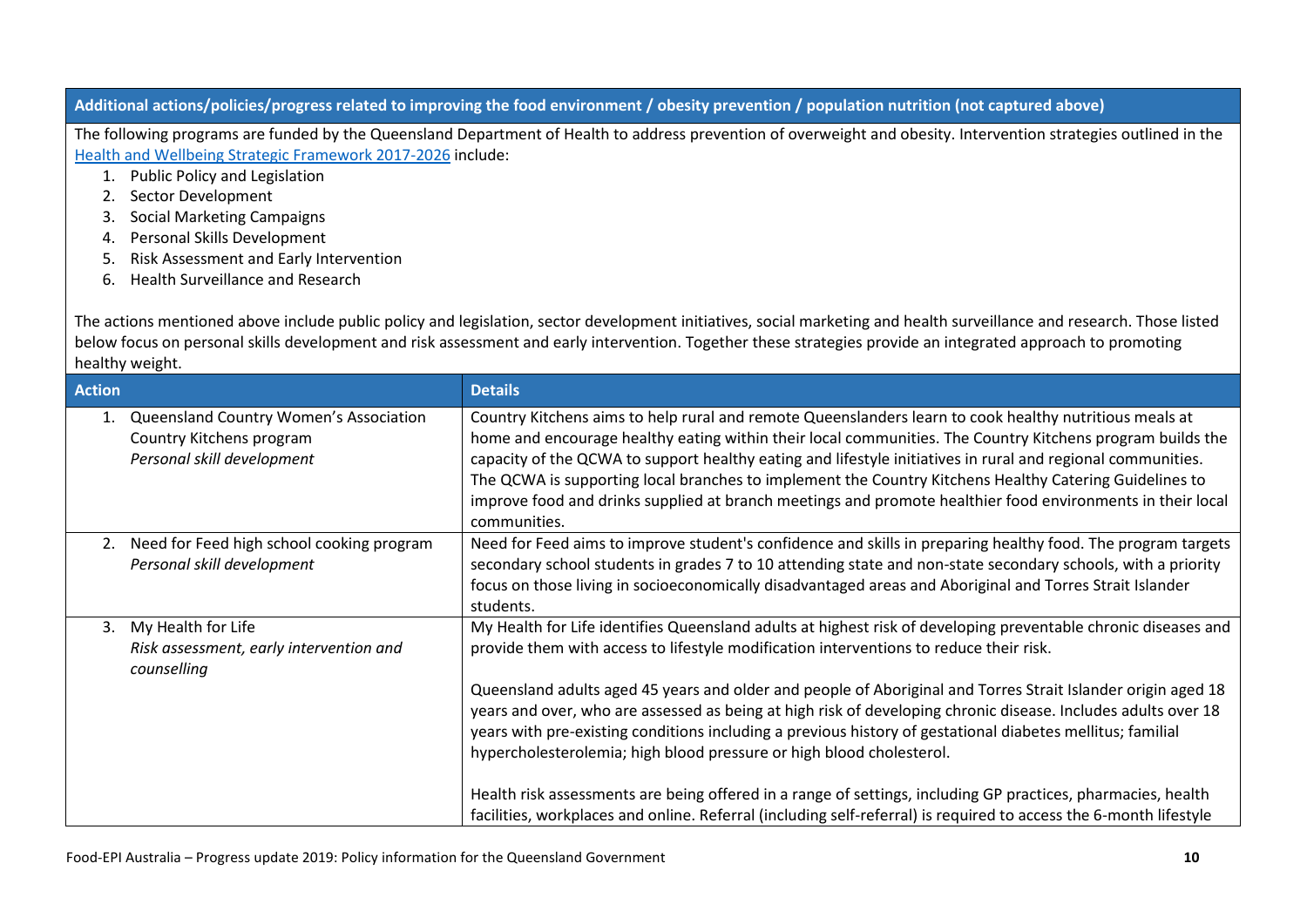|                                                                                         | modification program delivered via telephone coaching or group based sessions. A maintenance program and<br>online support is available following program completion.<br>Diabetes Queensland is leading the statewide implementation of this program, together with a Healthier<br>Queensland Alliance including Heart Foundation, Stroke Foundation, all Queensland Primary Health<br>Networks, Queensland Aboriginal and Islander Health Council and the Ethnic Communities Council of<br>Queensland. The telephone coaching is available statewide and delivered through the Diabetes Queensland<br>13 RISK (13 7475) telephone call centre. Group based sessions are facilitated by appropriately qualified and<br>trained local health service providers.                                                                                                                                                                                                   |
|-----------------------------------------------------------------------------------------|------------------------------------------------------------------------------------------------------------------------------------------------------------------------------------------------------------------------------------------------------------------------------------------------------------------------------------------------------------------------------------------------------------------------------------------------------------------------------------------------------------------------------------------------------------------------------------------------------------------------------------------------------------------------------------------------------------------------------------------------------------------------------------------------------------------------------------------------------------------------------------------------------------------------------------------------------------------|
| Life Education<br>4.<br>Personal skill development                                      | Life Education supports the delivery of health education modules addressing nutrition, physical activity,<br>healthy weight, smoking and alcohol. The target group includes primary school students from state and non-<br>state schools across Queensland, with a particular focus on rural and remote areas and communities with<br>socio- educational disadvantage (as measured by ICSEA).<br>Extra-curricular school-based health education program comprising a mobile classroom and specially trained<br>educators who present vital health and safety messaging through tactile and multisensory activities. Children<br>are encouraged to participate and learn through engaging education experiences. Sessions use the latest<br>technology and provide children with online resources and problem-solving activities that can also be used by<br>teachers in the classroom.                                                                           |
| 5. Jamie's Ministry for Food<br>Personal skill development                              | Jamie's Ministry for Food supports Queenslanders to change to a healthier way of eating through provision of<br>practical hands-on cooking classes which demonstrate how easy and cheap it can be to make simple and<br>nutritious meals from scratch. Areas of high need are prioritised for the Mobile Kitchen locations and the<br>program proactively recruits participants from high risk population groups e.g. concession card holders,<br>Aboriginal and Torres Strait Islanders and young people.<br>Jamie's Ministry for Food delivers hands on food literacy and cooking skills courses, in a friendly, supportive<br>and fun environment, through a centre at Ipswich and a Mobile Kitchen that travels across the state. The<br>program delivers 'Train-the-Trainer' and 'Internship' programs that will build the capacity of local<br>communities and organisations to sustain ongoing delivery of the food literacy and healthy eating messages. |
| Queensland Healthcare for Healthy Weight<br>6.<br>intranet portal<br>Sector Development | To help make Queenslanders among the healthiest people in the world by 2026, Queensland Health has<br>developed the Healthy lifestyles internet portal, supporting Queensland health professionals to encourage<br>and support patients and the public to have a healthy lifestyle. The portal includes up-to-date healthy<br>lifestyle resources and tools for health professionals, consumers, workplaces and health surveillance and<br>reports.                                                                                                                                                                                                                                                                                                                                                                                                                                                                                                              |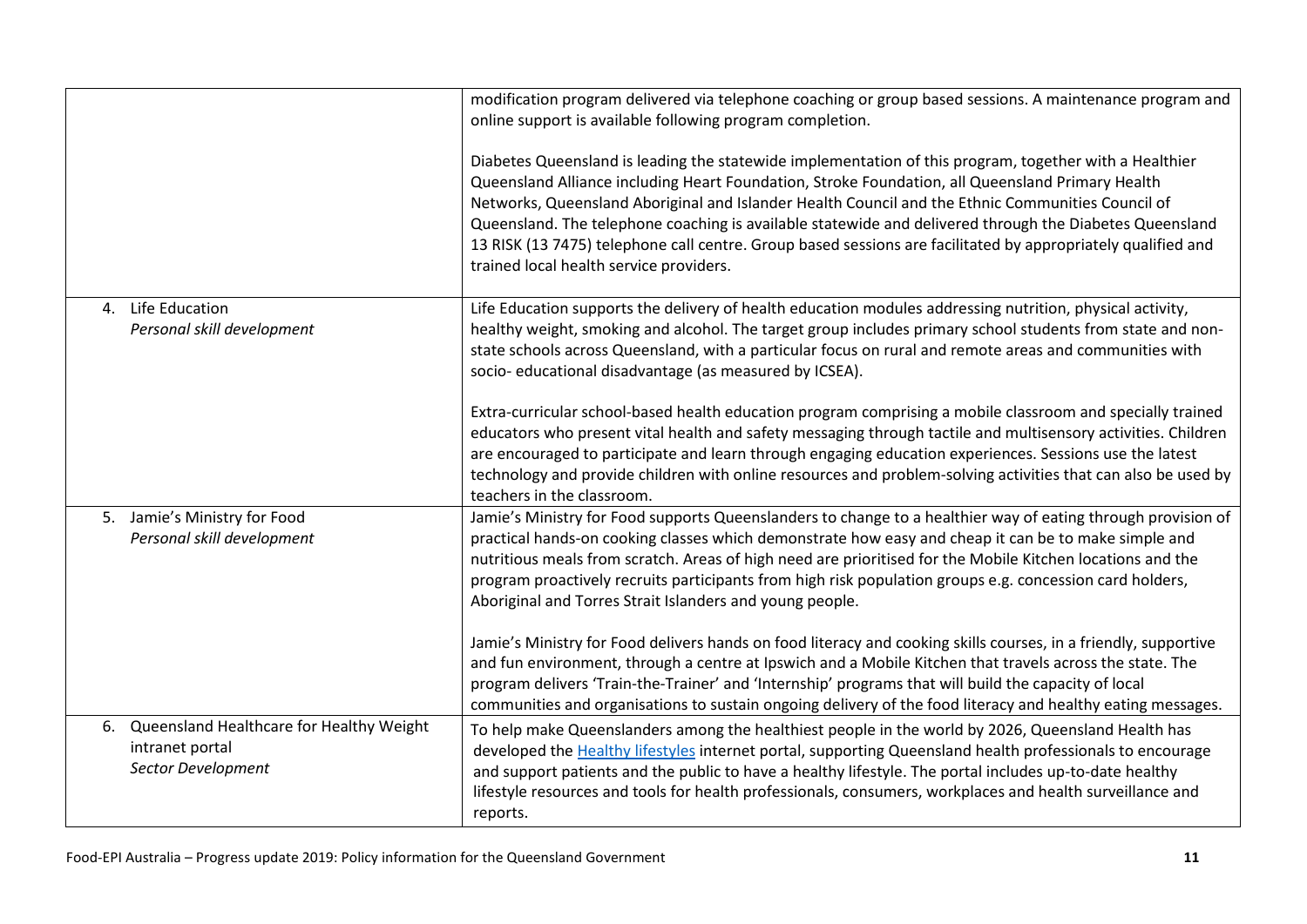|    |                                                                                                        | New portal Growing good habits, the State's first online hub for childhood obesity and nutrition information,<br>offering both families and health professionals tips and advice on a range of common lifestyle issues that<br>play a part in maintaining a healthy weight. Preventive Health Branch collaborated on the development of<br>this website together with Children's Health Queensland, The Queensland Child and Youth Clinical network<br>and The University of Queensland.                    |
|----|--------------------------------------------------------------------------------------------------------|-------------------------------------------------------------------------------------------------------------------------------------------------------------------------------------------------------------------------------------------------------------------------------------------------------------------------------------------------------------------------------------------------------------------------------------------------------------------------------------------------------------|
|    |                                                                                                        | The consumer website contains information about all stages of child development, with ideas for physical<br>activity and practical ways to improve nutrition, child-friendly and tasty recipes, as well as the latest news<br>and research on childhood obesity. There is a dedicated section for health professionals with resources to<br>help identify and manage children at risk of being above a healthy weight and support communication with<br>families to ensure they can get the help they need. |
| 7. | Brief Intervention for a Healthy Lifestyle<br><b>Training</b><br>Sector Development                    | To provide clinicians with the skills and confidence to conduct brief interventions as part of their routine care,<br>to support patient's uptake of healthy behaviours including healthy eating, incorporating physical activity<br>into daily life, and reduce smoking and alcohol misuse.                                                                                                                                                                                                                |
|    |                                                                                                        | Online brief intervention training, consisting of two specialised courses 1) for health workers who work<br>predominately with non-maternity patients and 2) for midwives, child health nurses and other clinicians who<br>work with pregnant and breastfeeding patients. This initiative is ongoing.                                                                                                                                                                                                       |
| 8. | Get Healthy Coaching and Information Service<br>Risk assessment, early intervention and<br>counselling | To support people to make positive lifestyle changes in relation to increasing physical activity and healthy<br>eating and achieving and maintaining a healthy weight.                                                                                                                                                                                                                                                                                                                                      |
|    |                                                                                                        | Queenslanders over 16 years can self-refer, or be referred by their general practitioner or other health care<br>provider. Five programs are available - Get Healthy standard program; Get Healthy in pregnancy program;<br>Aboriginal and Torres Strait Islander program; Type 2 diabetes prevention program; and Information only<br>program.                                                                                                                                                             |